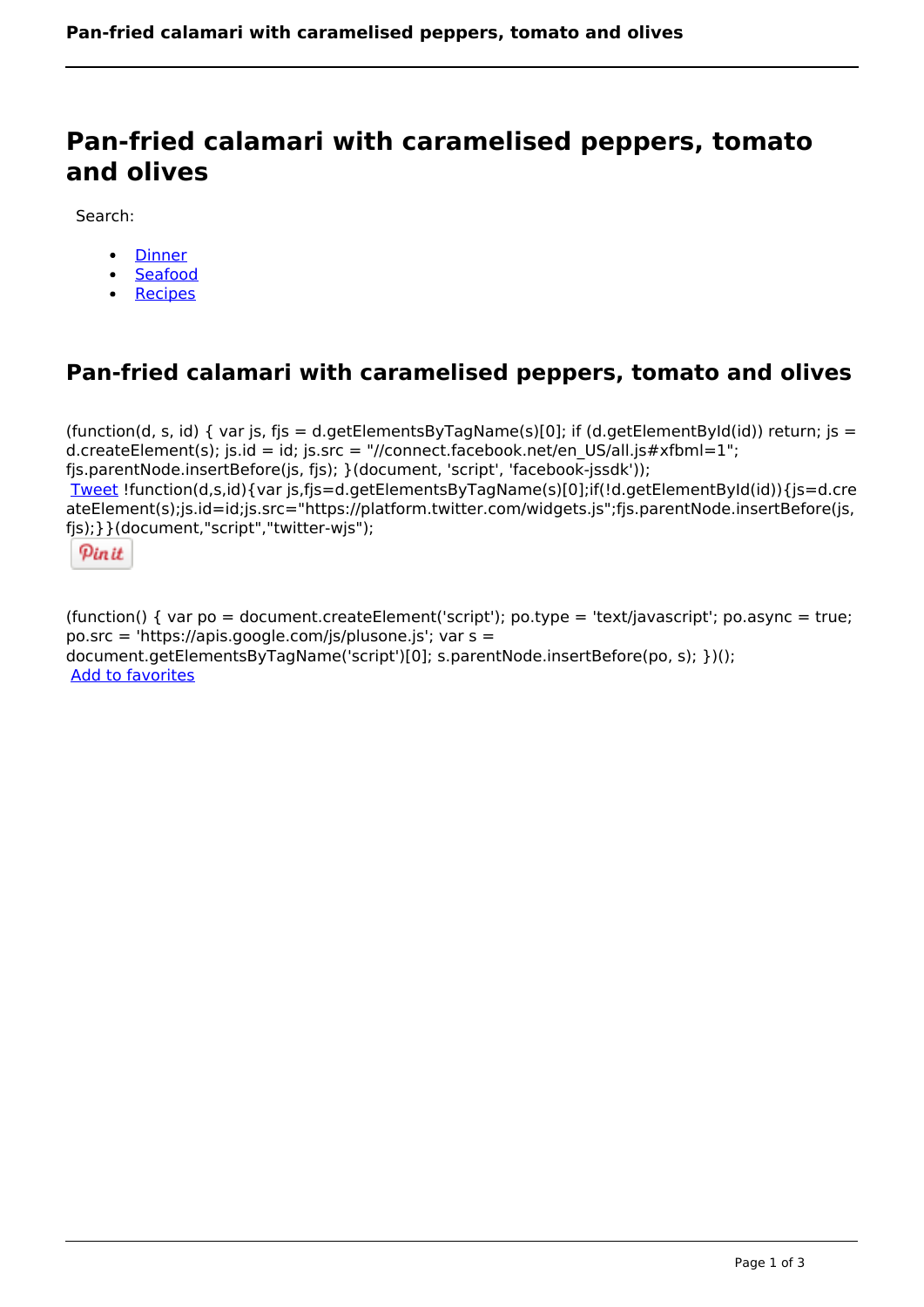

# Rate this recipe

4 people are cooking this [Count me in](https://www.naturalhealthmag.com.au/flag/flag/favorites/607?destination=printpdf%2F607&token=d159858e86c5fd637bbab7f157b98c17)

Learn how to prepare and cook calamari with Dorota Trupp's expert tips.

### **Ingredients** (serves 4)

- 3 large calamari
- 2 red capsicums
- 1 yellow capsicum
- 3 garlic cloves, peeled
- 1 handful green olives
- 2 handful rocket leaves
- 1 tbsp olive oil
- $\cdot$  ½ glass olive oil
- 1 handful of basil leaves
- 200 ml homemade tomato sauce, use tomato purée as replacement
- 1 tsp smoked paprika
- 1 tbsp salted capers
- Pepper
- 1 lemon

# **Preparing the calamari**

- Clean the calamari by pulling the tentacles, intestines and spinal bone out of the tube.